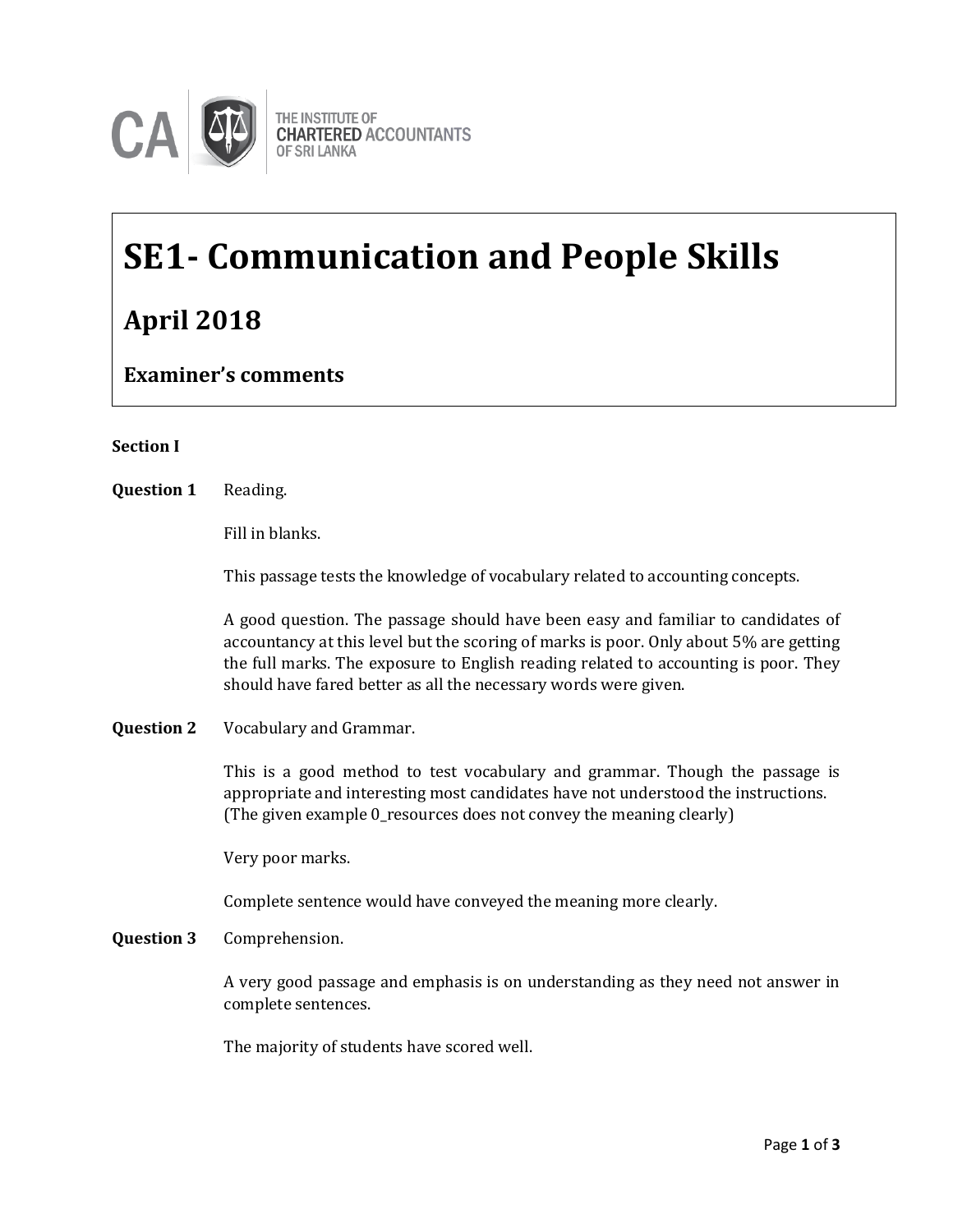**Question 4** Comprehension and Vocabulary.

A standard and appropriate question for candidates at this level regarding the bridging of the strategy.

Execution gap.

Most have been responsive answering all the questions and finding equivalent meaning for the given words but a few have got zero marks.

### **Section II - Writing**

**Question 5** Graph Reading.

The given line graph is very clear. It displays the pass rates of four courses on accounting for the last five years. Most candidates have given just a description. There was no comparing and contrasting which is of vital importance in graph reading. Most have not followed the word limit (either too brief or too descriptive). There was no introduction.

#### **Question 6** Letter writing.

To the Board Member,

Though letter writing seems irrelevant with the latest technology I feel that the basics of letter writing is essential for every accounting officer. This is a very useful question and most have scored well. There were a few who did not use the letter format.

#### **Question 7** Summery writing.

The given passage is very interesting. Unlike previously about 75% have attempted this question. In marking the emphasis was on content, the use of their own words and organizing skills.

About 50% of the candidates have scored only 5/10. They have been penalized for producing chunks directly from the passage and for grammatical and spelling errors. Most have missed the main content points and there was no style at all.

#### **Question 8** Report writing.

Though a familiar question students have not followed the basics of report writing. Most have not given an appropriate heading. Some have written very long reports containing over 400 words. The other extreme was also observed writing the entire report in less than 100 words. There were many grammar and spelling error.